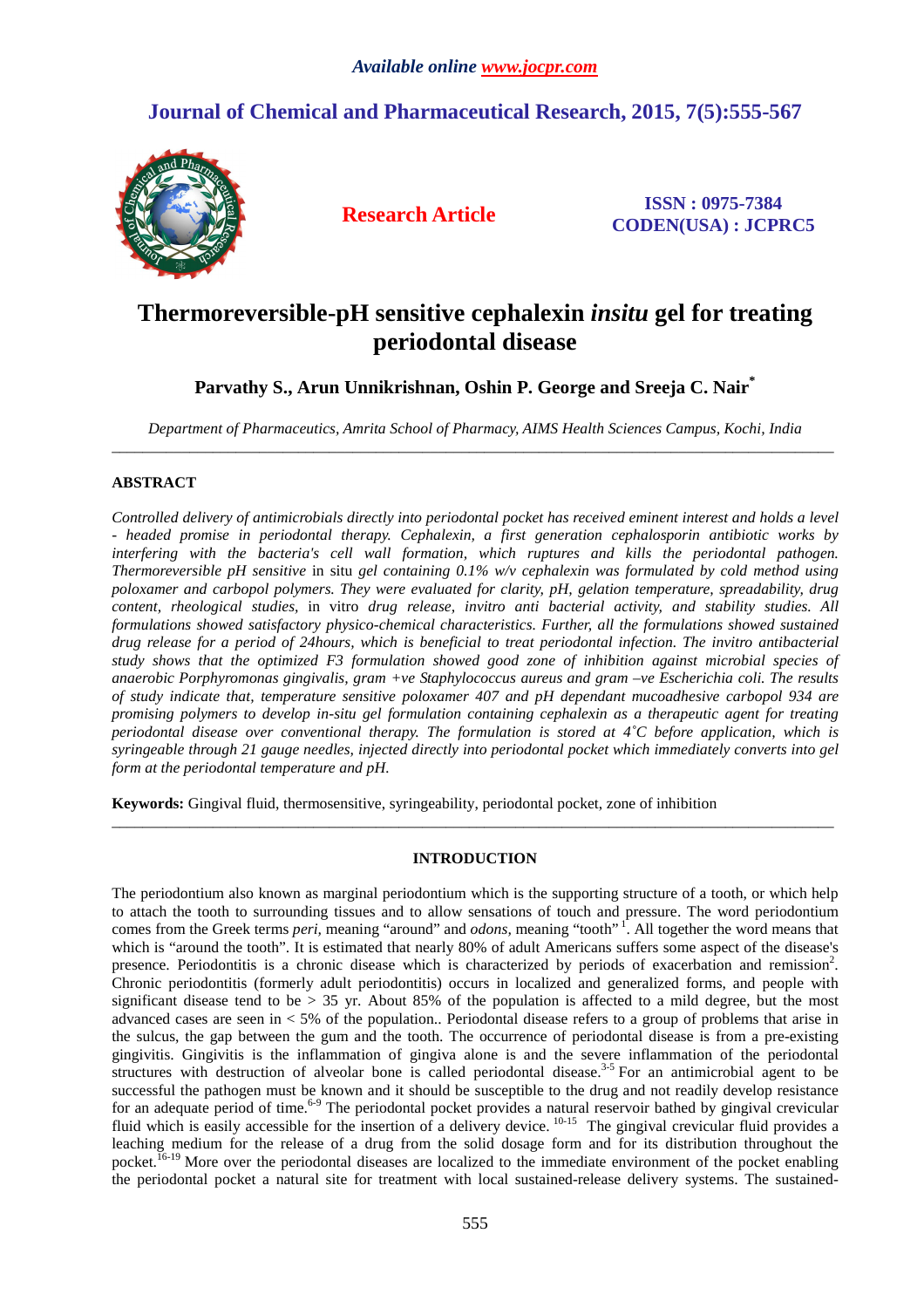release dosage forms maximize the therapeutic effect of antimicrobials by maintaining a constant plasma drug concentration over MIC for a prolonged period of time in a controlled manner.<sup>20</sup> The aim of the present work is to develop a local controlled release drug delivery system containing cephalexin suitable antimicrobial agent directly into the periodontal pocket for the treatment of periodontitis.

*\_\_\_\_\_\_\_\_\_\_\_\_\_\_\_\_\_\_\_\_\_\_\_\_\_\_\_\_\_\_\_\_\_\_\_\_\_\_\_\_\_\_\_\_\_\_\_\_\_\_\_\_\_\_\_\_\_\_\_\_\_\_\_\_\_\_\_\_\_\_\_\_\_\_\_\_\_\_*

## **EXPERIMENTAL SECTION**

Albendazole which is obtained as gift sample from Cipla Ltd, Mumbai, polymers poloxamer 407 and carbapol 934 from Yarrow Chem. Products, Mumbai. And all other chemicals used in this study are of analytical reagent grade.

## **PREFORMULATION STUDIES**

Preformulation studies are the first step in the rational development of dosage form of a drug substance. Preformulation investigations are designed to deliver all necessary data, especially physic-chemical, physicomechanical and biopharmaceutical

#### **Identification of drug**

## **FTIR studies <sup>21</sup>**

FTIR of the obtained pure drug of cephalexin, was compared with the FTIR of the standard spectrum.

## **Solubility <sup>22</sup>**

Solubility of drug was determined in different solvents such as water, methanol, ethanol, chloroform, and buffers such as phosphate buffer of pH 7.2.

## **Λ max of the drug <sup>23</sup>**

An absorption maximum of Cephalexin was determined using distilled water. Solution ranging from 2µg/ml -10µg/ml were scanned from 200 – 400 nm using UV spectrophotometer.

## **Melting point <sup>24</sup>**

Melting point of the obtained drug sample indicates the purity of the sample. The presence of relative small amount of impurity will lower the melting point. Melting Point was determined using Open Capillary Method.

#### **Analytical methods <sup>25</sup>**

Calibration curve was done using distilled water and Phosphate buffer of pH 7.2

## **Calibration curve of Cephalexin in distilled water**

### **a) Preparation of standard stock solution**

10mg of cephalexin was accurately weighed and taken in 100ml volumetric flask. The drug was dissolved and diluted to volume with distilled water to get the concentration of  $100\mu\text{g/mL}$ .

#### **b) Preparation of standard graph**

From the standard stock solution, aliquots of 0.2, 0.4, 0.6, 0.8 and 1ml were withdrawn in to 10ml volumetric flask and diluted with distilled water to get the concentration 0f 2-10µg/ml. The absorbances of their solution were measured at 261.5nm by using UV Spectrophotometer, using distilled water as the blank. The absorbance was plotted against concentration (µg/ml) to obtain the standard graph.

## **Calibration curve of Cephalexin in Phosphate buffer pH 7.2**

### **a) Preparation of Phosphate buffer 7.2**

62.5ml of 0.2M Potassium dihydrogen phosphate was taken in 250ml volumetric flask, add specified volume containing 42.62ml of 0.2M NaOH (dissolve 8g NaOH in 1000ml water) followed by distilled water to the final volume*.* 

#### **b) Preparation of standard stock solution**

10gm of Cephalexin was accurately weighed and taken in 100ml volumetric flask. The drug was dissolved and diluted to volume with phosphate buffer of pH 7.2 to get the concentration of  $100\mu$ g/ml.

#### **c) Preparation of standard graph**

From the standard stock solution, aliquots of 0.2, 0.4, 0.6, 0.8 and 1ml were withdrawn in to 10ml volumetric flask and diluted to get the concentration of 2-10µg/ml. The absorbance of their solution was measured at 261.5nm by using UV Spectrophotometer, using phosphate buffer of pH7.2 as the blank. The absorbance was plotted against concentration  $(\mu g/ml)$  to obtain the standard graph.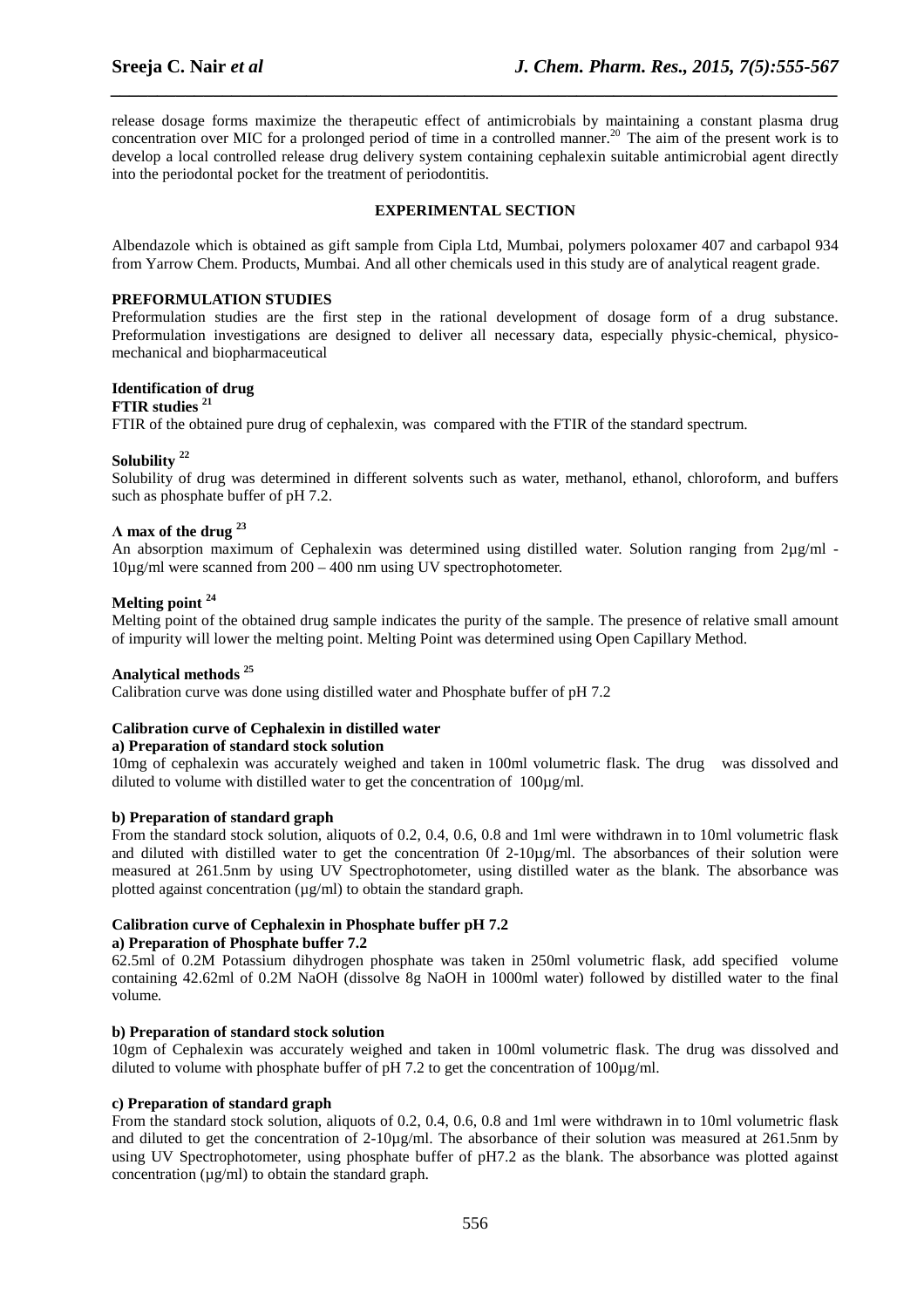## **Partition coefficient <sup>26</sup>**

Partition coefficient of cephalexin in n-octanol-water was determined. Equal volume of water and n-octanol was taken in separately funnel. To this known amount of Cephalexin was added. The funnel was equiliberated for 2hrs at constant temperature with intermittent shaking at regular intervals. Then the aqueous layer was determined by UV Spectroscopy at 261.5 nm. The n-octanol –water partition coefficient of the drug was obtained using following equation:

*\_\_\_\_\_\_\_\_\_\_\_\_\_\_\_\_\_\_\_\_\_\_\_\_\_\_\_\_\_\_\_\_\_\_\_\_\_\_\_\_\_\_\_\_\_\_\_\_\_\_\_\_\_\_\_\_\_\_\_\_\_\_\_\_\_\_\_\_\_\_\_\_\_\_\_\_\_\_*

Partition coefficient = Concentration of drug in organic layer / Concentration of drug in aqueous phase.

## **FORMULATION OF CEPHALEXIN LOADED** *IN SITU* **GEL**

#### **Optimization of carbopol 934**

Different concentration of Carbopol 934 from  $0.1 - 0.5\%$  w/v was prepared using distilled water and allowed to hydrate till overnight. Then select the lowest carbopol concentration which forms sol – gel transition.

#### **Optimization of poloxomer 407**

Poloxomer 407 plain *in situ* gels were prepared by cold method. This method involves the slow addition of polymer poloxomer 407, in cold water with continuous agitation. The formed mixtures stored at 4°c and studied for effective *in situ* gel formulation. The concentration of poloxomer 407 was selected so as to obtain thermo reversible gel at minimum concentration. Poloxomer 407 vehicles with varying concentration 10%w/v to 20%w/v were screened preliminary to decide lowest possible concentration. Pluronic F 127, 15%w/v was selected to be lowest concentration that exhibited thermo reversible property at temperature 35.5°c (temperature of periodontal region).

## **Optimization of** *in situ* **gel by using cephalexin 27-28**

Thermoreversible gels were prepared using cold method. This method involved slow addition of polymer poloxomer 407, in cold water with continuous agitation. The formed mixtures were stored overnight at 4°C. The poloxomer 407 vehicles used throughout this study were composed of 18% wt/v of poloxomer 407 until a clear solution was obtained. Mucoadhesive anionic polymer carbopol 934 which was allowed to swell overnight was slowly added to the poloxamer solution with continuous agitation. Carbopol 934 was added in concentration range of 0.2% wt/v to 0.5% wt/v to poloxomer 407 solution. To the above solution add 10mg drug and dissolve it. The prepared gels were used for further evaluation.

| <b>Formulation</b> | Poloxamer 407<br>(w/v) | Carbopol 934<br>$($ %) | Drug<br>(mg) | <b>De-ionised water</b><br>(ml) |
|--------------------|------------------------|------------------------|--------------|---------------------------------|
| F1                 | 18                     | 0.05                   | ıο           |                                 |
| F2                 | 18                     | 0.1                    | 10           |                                 |
| F3                 | 18                     | 0.2                    | 10           |                                 |
| F4                 | 18                     | 0.4                    | Ю            |                                 |
| F <sub>5</sub>     | 18                     | 0.6                    | 10           |                                 |
| F6                 | 18                     | $_{0.8}$               | IО           |                                 |
| F7                 | 18                     |                        |              |                                 |

**Table 5: Composition of Cephalexin** *in situ* **gel** 

### **Evaluation of cephalexin** *in situ* **gel Physicochemical properties 29-30**

Physicochemical properties such as surface pH, spreadabiliy, viscosity, gelation temperature, drug content of prepared *in situ* gel were determined.

#### **Surface pH**

An acidic or alkaline formulation is bound to cause irritation on mucosal membrane and hence this parameter assumes significance while developing a mucoadhesive formulation. A digital glass electrode pH meter was used for this purpose. pH was noted by bringing the electrode near the surface of the formulation and allowing it to equilibrate for 1 min.

## **Spreadability**

The spreadability of the gel formulations was determined 48hours after preparation, by measuring the spreading diameter of 1g of the gel between two glass plates after 1 min. The mass of upper plate was standardized at 125g. The spreadability was calculated by using the formula  $S = m$ . I/t, where S is spreadability, m is the weight tied to the upper slide, l is the length of the glass slide, and t is the time taken. Homogeneity of gel formulation was tested by visual observations.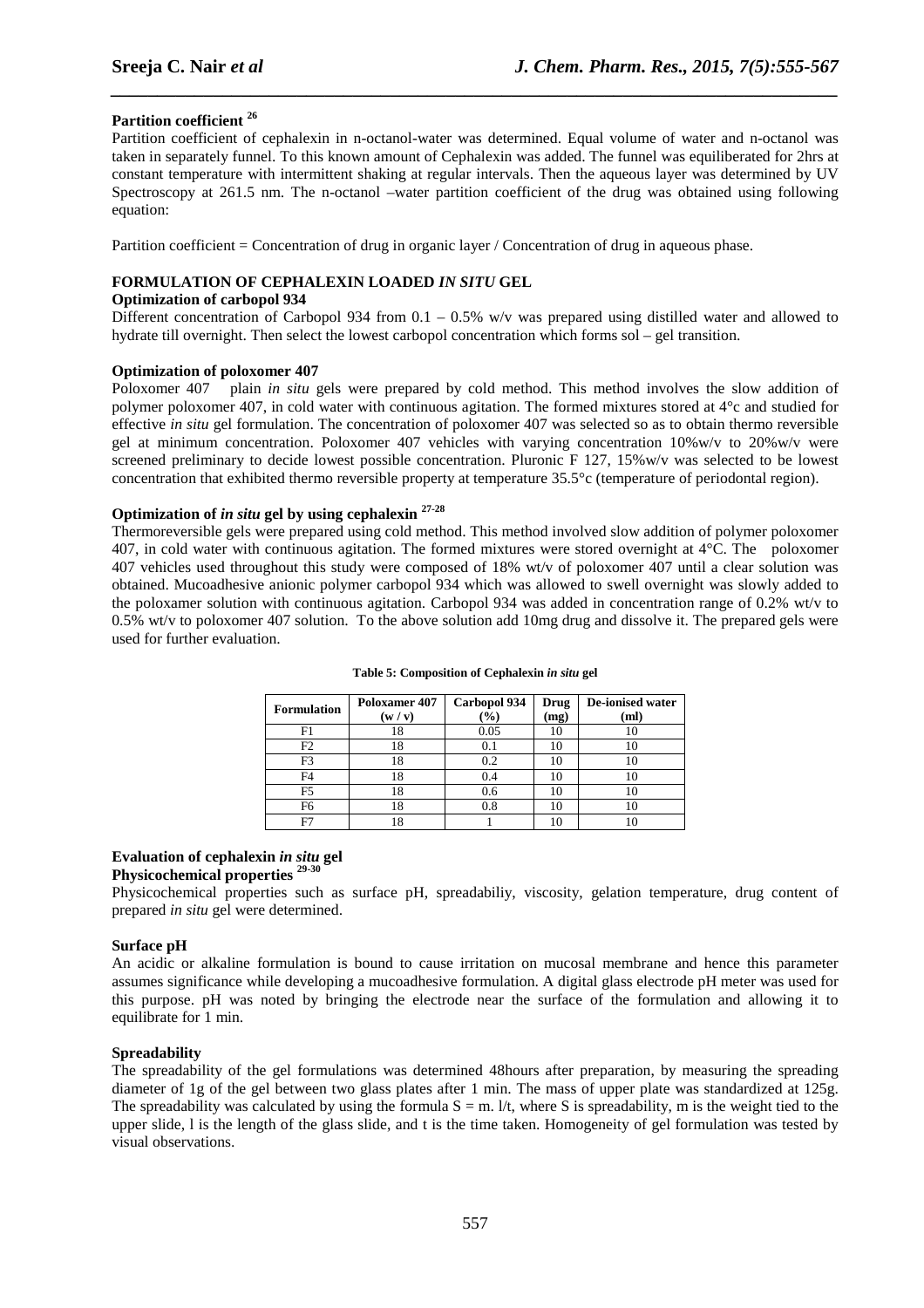## **Gelation temperature**

A 2ml aliquot of gel was transferred to a test tube, immersed in a water bath. The temperature of water bath was increased slowly and left to equilibrate for 5min at each new setting. The sample was then examined for gelatin, which was said to have occurred when the meniscus would no longer moves upon tilting through  $90^{\circ}$ c.

*\_\_\_\_\_\_\_\_\_\_\_\_\_\_\_\_\_\_\_\_\_\_\_\_\_\_\_\_\_\_\_\_\_\_\_\_\_\_\_\_\_\_\_\_\_\_\_\_\_\_\_\_\_\_\_\_\_\_\_\_\_\_\_\_\_\_\_\_\_\_\_\_\_\_\_\_\_\_*

#### **Syringeability**

All prepared formulations were transferred into an identical 5 ml plastic syringe placed with 21 gauge needle to a constant volume (1 ml). The solutions which were easily passed from syringe was termed as pass and difficult to pass were termed as fail.

#### **Drug content**

1ml of each formulation was taken in 10ml volumetric flask, diluted with distilled water and volume adjusted to 10ml. 1ml quantity from these solutions was again diluted with 10ml of distilled water. Finally the absorbance of prepared solution was measured at 261.5 nm by using UV visible spectrophotometer.

#### **Rheological studies**

The rheological properties of all prepared formulations were measured using a Brookfield viscometer using spindle no.21. The specified volume of prepared *in situ* gel was transferred in sample cell which was placed carefully within the adaptor The viscosity of the sample solutions was measured at different speeds at a temperature of  $25 \pm 1^{\circ}$ C. A typical run involved changing the speed from 10 to 100 rpm.

## *In vitro* **drug release studies <sup>31</sup>**

*In-vitro* drug release study was performed by static dissolution method since the *in situ* gel should be immobile in the periodontal pocket. The pH of gingival fluid lies between  $6.8 - 7.4$ , phosphate buffer pH 7.2 was used as simulated gingival fluid as a dissolution medium. Five ml of simulated gingival fluid placed in test tube and maintained at  $37^{\circ}$  ± 1°C. Then one ml of the prepared formulation was placed in test tube maintained at  $37^{\circ}$  ± 1°C. At pre-determined time interval one ml of the sample was taken and analyzed spectrophotometrically at 261.5 nm.The dissolution medium was replaced with fresh medium after sampling.

## *In vitro* **Antibacterial studies 32-33**

#### **Test**

Pure drug cephalexin in pH 7.2 buffer (+ve control), blank *in situ* gel formulation without drug ( control) and optimized *in situ* gel (F3) formulation

## **Microorganisms used**

- *Staphylococcus aureus*
- *Escherichia coli*
- *Porphyromonas gingivalis*

## **Determination of MIC and Zone of Inhibition.**

## **Microbiological studies against** *Staphylococcus aureus and Escherichia coli*

Nutrient agar medium was prepared and sterilized by autoclaving under aseptic condition and transfer the medium to sterile petri plates. After solidification of nutrient agar medium, lawn was made with 0.1 ml microorganism i.e. *S. aureus* and *E. coli* in separate petri plates. Cups were made on the solidified agar layer with the help of sterile borer of 6 mm diameter. Appropriate amount of drug solution was poured into the cups and incubated for 48 hours at 37°C. Finally zone of inhibition was measured.

## **Microbiological studies against** *Porphyromonas gingivalis*

The procedure follows agar diffusion assay method. The samples were tested at different concentration. The medium was then poured in to sterile petridishes and allowed to set. Each sample with various concentrations (10 µl, 20 µl and 50µl) was added in to the well, prepared in the appropriate medium. The microbial culture was already spread plated onto blood agar. It was kept for incubation at anaerobic condition (48 hrs) at 37°C. After incubation, plates were examined for antibacterial Activity. The zone of inhibition of microbial growth around the well was measured in mm and also the MIC was calculated from the plates.

## **Stability studies <sup>34</sup>**

The optimized *in situ* gel formulation (F3) were kept for stability studies for 45 days at room temperature (30  $\pm$  2°c) and refrigerator temperature  $(4 \pm 2^{\circ}c)$  to determine physical and chemical stabilities. The formulation was evaluated visually and for drug content release after 7, 15, 30 and 45 days.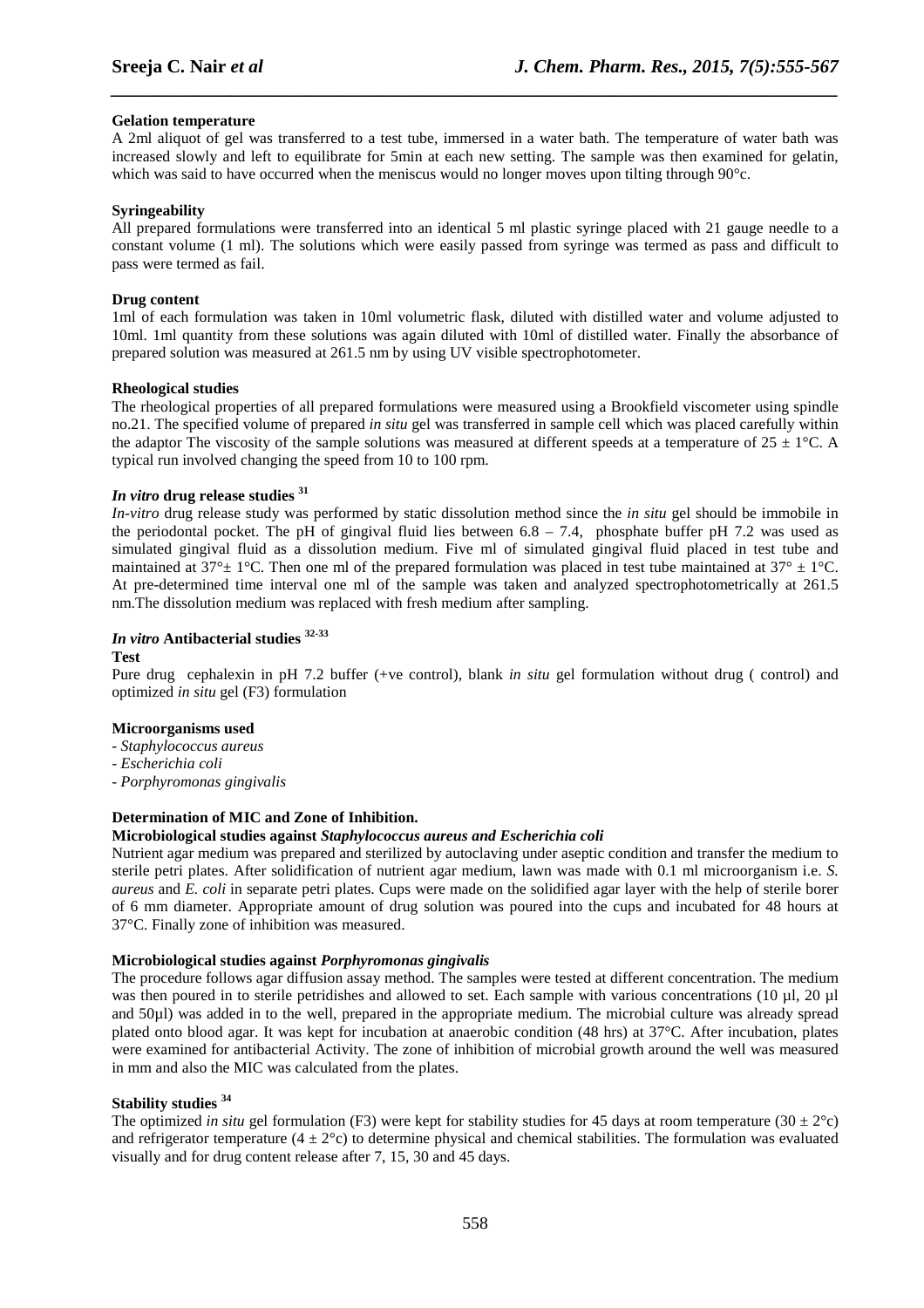## **RESULTS AND DISCUSSION**

*\_\_\_\_\_\_\_\_\_\_\_\_\_\_\_\_\_\_\_\_\_\_\_\_\_\_\_\_\_\_\_\_\_\_\_\_\_\_\_\_\_\_\_\_\_\_\_\_\_\_\_\_\_\_\_\_\_\_\_\_\_\_\_\_\_\_\_\_\_\_\_\_\_\_\_\_\_\_*

#### **PREFORMULATION STUDIES**

To confirm the identity, purity and suitability of drug for formulation and to establish a suitable drug profile, preformulation studies were undertaken.

## *Identification of drug*

**FTIR of drug** 

The FTIR of the drug was given in Figure 2, it was found in accordance with the reference standard.

**Figure 2: FTIR of cephalexin** 



The FTIR spectra of cephalexin, showed all principle peaks of reference standard cephalexin at  $3500 - 3000 \text{ cm}^{-1}$  ( series of broad bands, OH from  $H_2O$  and amide NH stretch), 2600 cm<sup>-1</sup> (broad, NH<sub>3</sub>), 1760 cm<sup>-1</sup> (ß-lactam carbonyl stretch), 1690 cm<sup>-1</sup> (Amide carbonyl stretch), 1600 cm<sup>-1</sup> (very broad carboxylate stretch), 820-860 cm<sup>-1</sup> (mainly skeleton vibrations including out-of-plane aromatic hydrogen bending).

#### **Solubility of the drug**

The solubility of the pure drug in various solvents were tabulated in Table 6**.** The result showed that the pure drug is completely soluble in distilled water, pH 7.2 and 0.1 N HCl.

|  | Table 6: Solubility comparison studies of pure drug in various solvents with reference |  |
|--|----------------------------------------------------------------------------------------|--|
|  |                                                                                        |  |

| SL NO: | <b>Solvents</b>         | <b>Reference</b> | <b>Observation</b> |
|--------|-------------------------|------------------|--------------------|
|        | Distilled water         |                  |                    |
|        | Methanol                |                  |                    |
|        | Chloroform              |                  |                    |
|        | Phosphate buffer pH 7.2 |                  |                    |
|        | $0.1N$ HCl              |                  |                    |

#### **Determination of λ max**

The  $\lambda$  max of the drug was found to be 261.5 nm Figure 3 at an absorbance of 0.248, it was in accordance with the official standard.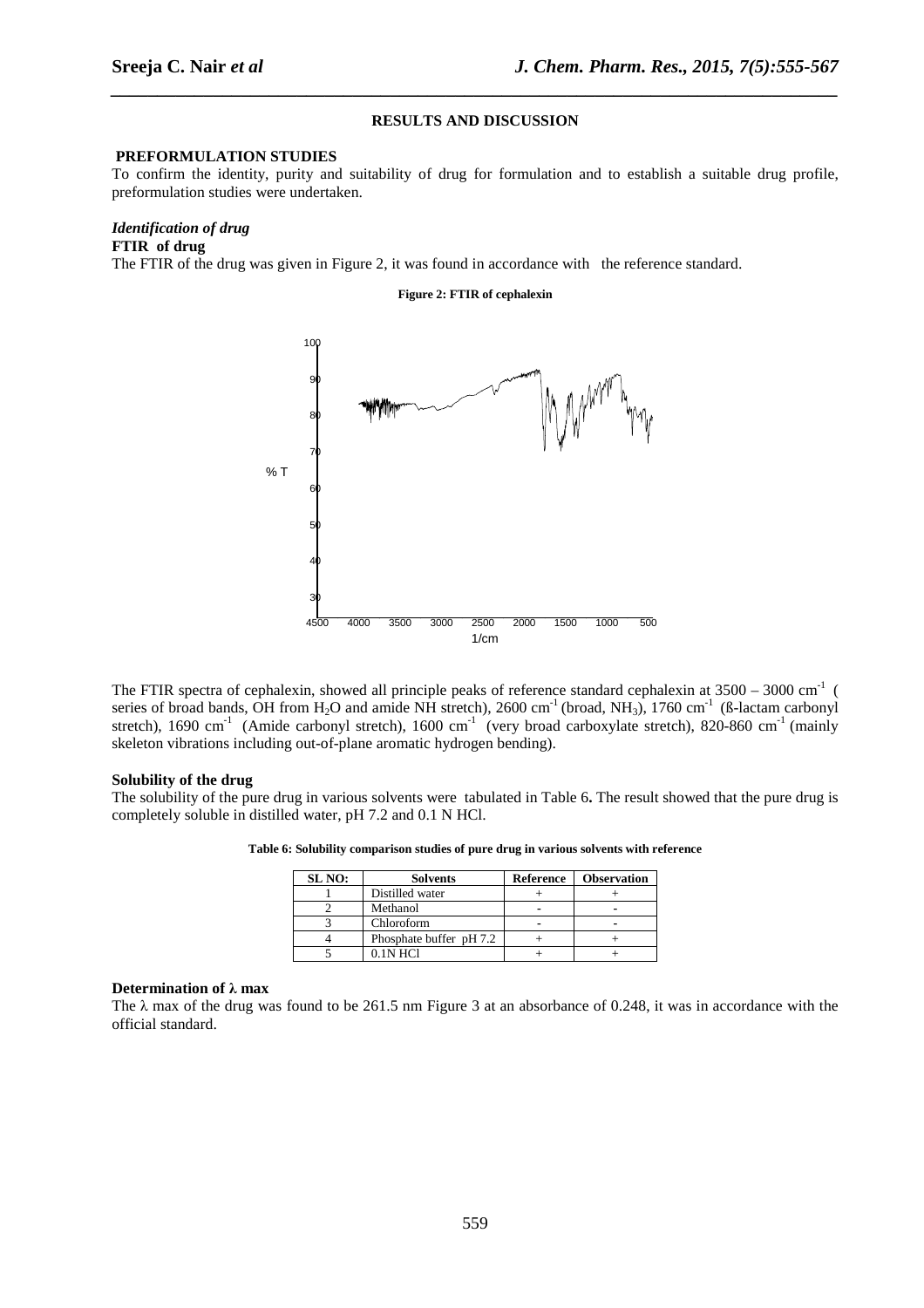

## *\_\_\_\_\_\_\_\_\_\_\_\_\_\_\_\_\_\_\_\_\_\_\_\_\_\_\_\_\_\_\_\_\_\_\_\_\_\_\_\_\_\_\_\_\_\_\_\_\_\_\_\_\_\_\_\_\_\_\_\_\_\_\_\_\_\_\_\_\_\_\_\_\_\_\_\_\_\_* **Figure 3: Showing λ max of the Cephalexin in phosphate buffer**

**Table 7: Table showing the absorption maxima of cephalexin in Phosphate buffer 7.2** 

| <b>SL. NO:</b> | Wavelength (nm) | Absorbance |
|----------------|-----------------|------------|
|                | 403.50          | 0.033      |
|                | 261.5           | 0.248      |
|                | 398.50          | 0.006      |
|                | 239.50          | 0.189      |

## **Melting point**

The melting point of the obtained drug sample was found to be 323-327°c by using open capillary method, it was found in accordance with the reference standard.

### **Analytical methods**

## **Calibration curve of Cephalexin in distilled water**

Table 8 shows the absorption reading of standard cephalexin in distilled water and Figure 4 shows the standard calibration curve of cephalexin in distilled water.

| Table 8: Table showing calibration curve of cephalexin in distilled water |  |  |
|---------------------------------------------------------------------------|--|--|
|                                                                           |  |  |

| SL NO:                                    | Dilutions (ml) | <b>Absorbance</b> |  |  |  |
|-------------------------------------------|----------------|-------------------|--|--|--|
|                                           | 0.2            | 0.032             |  |  |  |
|                                           | 0.4            | 0.063             |  |  |  |
|                                           | 0.6            | 0.120             |  |  |  |
|                                           | 0.8            | 0.141             |  |  |  |
|                                           |                | 0.176             |  |  |  |
| (Presented values; mean $\pm SD$ , n = 3) |                |                   |  |  |  |

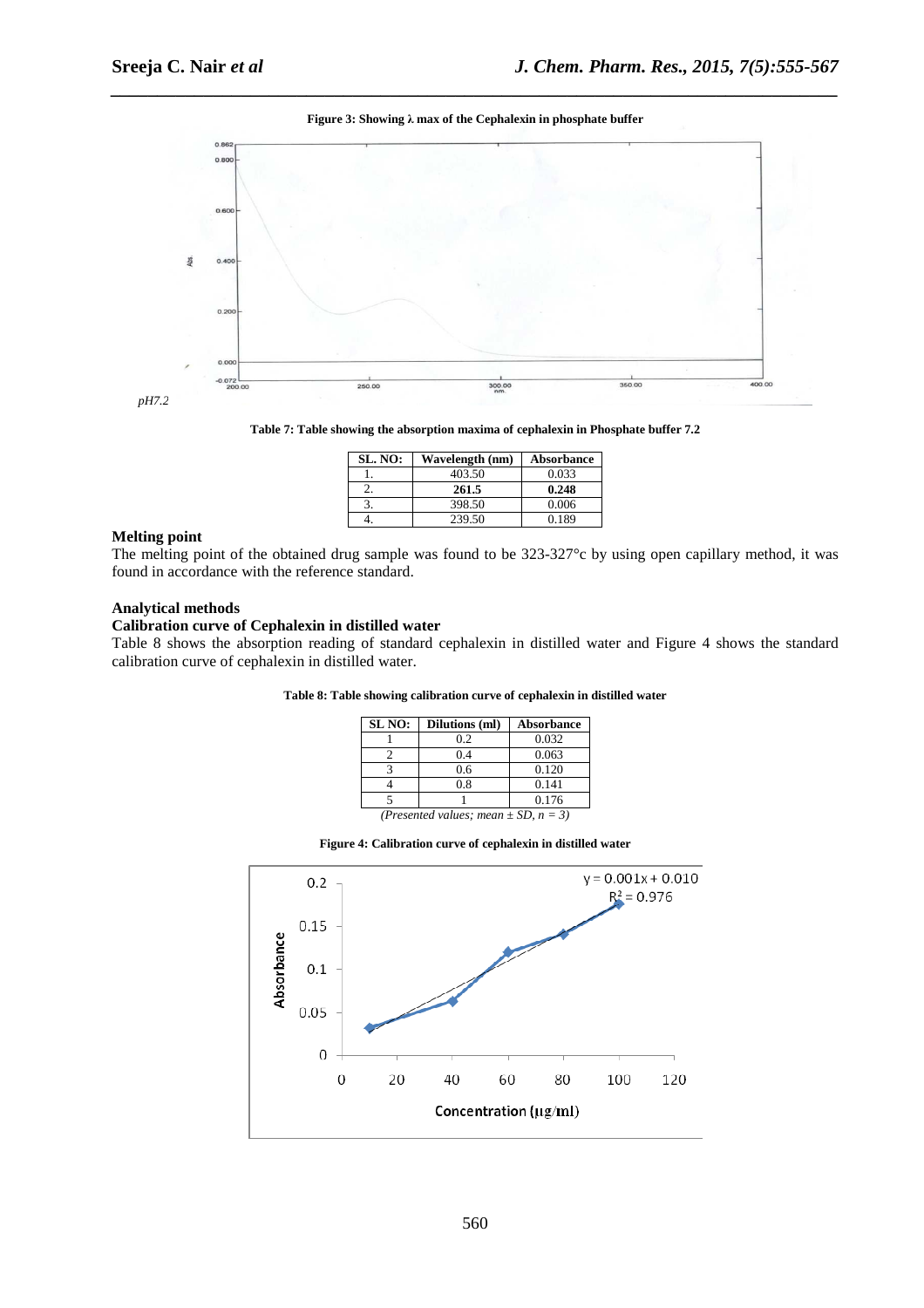## **Calibration curve of cephalexin in phosphate buffer pH 7.2**

Table 9 shows the absorption reading of standard cephalexin in phosphate buffer pH 7.2 and Figure 5 shows the standard calibration curve of cephalexin in phosphate buffer pH 7.2.

*\_\_\_\_\_\_\_\_\_\_\_\_\_\_\_\_\_\_\_\_\_\_\_\_\_\_\_\_\_\_\_\_\_\_\_\_\_\_\_\_\_\_\_\_\_\_\_\_\_\_\_\_\_\_\_\_\_\_\_\_\_\_\_\_\_\_\_\_\_\_\_\_\_\_\_\_\_\_*

|  | Table 9: Table showing calibration curve of cephalexin in phosphate buffer pH 7.2 |  |  |  |
|--|-----------------------------------------------------------------------------------|--|--|--|
|  |                                                                                   |  |  |  |

| SL NO:                                  | Dilutions (ml) | <b>Absorbance</b> |  |  |  |
|-----------------------------------------|----------------|-------------------|--|--|--|
|                                         | 0.2            | 0.073             |  |  |  |
|                                         | 0.4            | 0.143             |  |  |  |
|                                         | 0.6            | 0.241             |  |  |  |
|                                         | 0.8            | 0.320             |  |  |  |
|                                         |                | 0.415             |  |  |  |
| (Presented values: mean + SD, $n = 3$ ) |                |                   |  |  |  |

**Figure 5: Calibration curve of cephalexin in phosphate buffer of pH 7.2** 



*(Each values; mean ± SD, n = 3)* 

#### **Partition Coefficient**

The partition coefficient of the drug cephalexin was found to be 5.65 indicating that the drug is highly soluble in water.

#### **FORMULATION**

#### **Formulation of Cephalexin loaded** *in situ* **gel.**

In the present investigation, an attempt was made to develop and evaluate *in situ* gel formulation of cephalexin having controlled release characteristics for direct placement into the periodontal pocket. In this study, the thermo gelling polymer, poloxamer 407 and a mucoadhesive polymer carbopol 934 has been used for formulation of *in situ*  gel of cephalexin by cold method (Figure 6). This formulation can be directly injected in to periodontal pocket where it will immediately convert in to gel form at periodontal temperature and pH. In general, the gelation temperatures have been considered to be suitable for preparing *insitu* periodontal gel if they are in the range of 35°c to 37°c. If the gelation temperature of a thermo gelling formulation is lower than 25°c, a gel might be formed at room temperature leading to difficulty in manufacturing, handling, and administering. If the gelation temperature is higher than 37°c, a liquid dosage form still exists at the body temperature, resulting in the loss of the administered drugs at an early stage. As the temperature of the periodontal cavity is 36- 37°c, this study aimed at preparing the liquid formulations of poloxamer 407 and carbopol 934 that may gel below 36°c.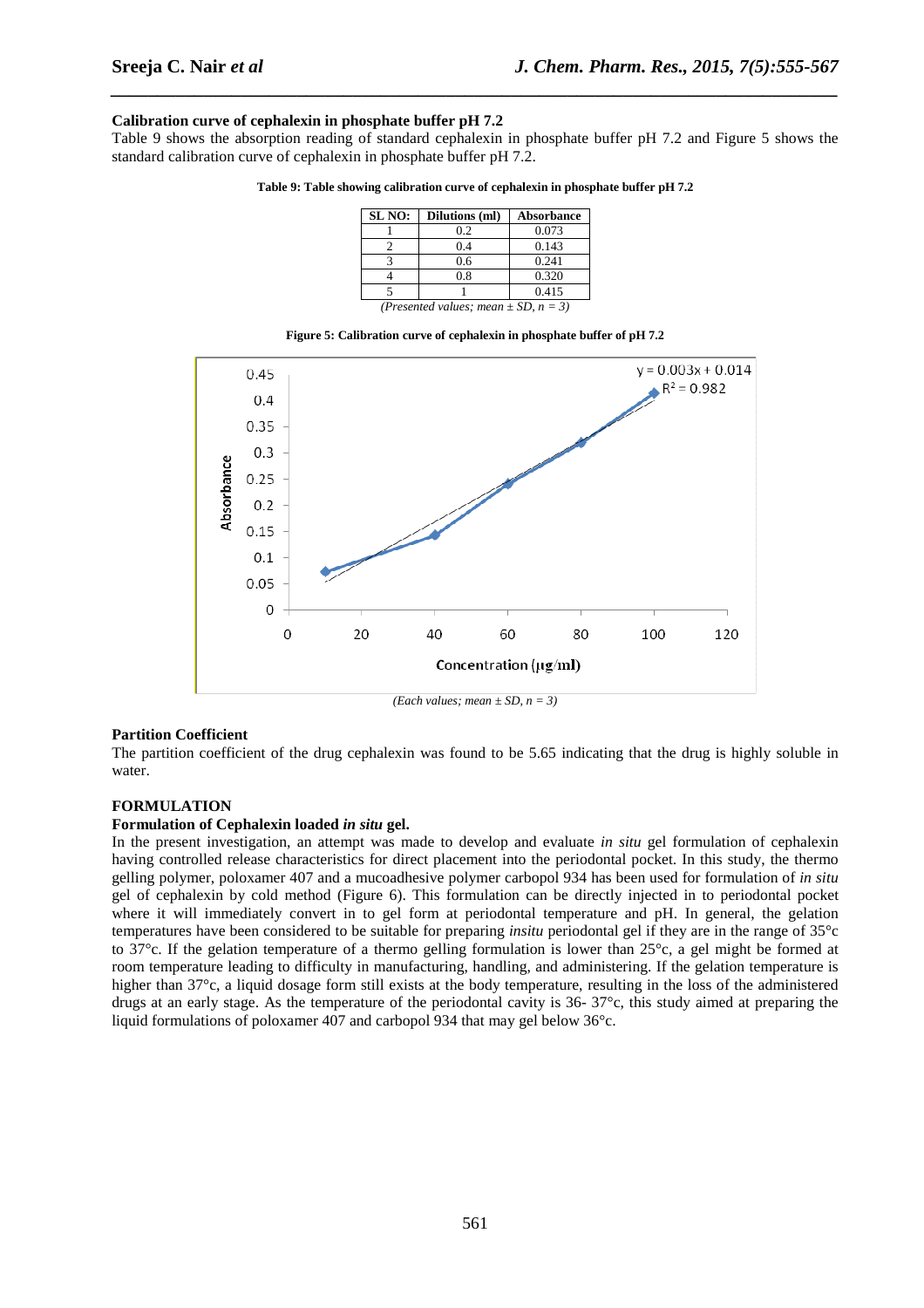

## *\_\_\_\_\_\_\_\_\_\_\_\_\_\_\_\_\_\_\_\_\_\_\_\_\_\_\_\_\_\_\_\_\_\_\_\_\_\_\_\_\_\_\_\_\_\_\_\_\_\_\_\_\_\_\_\_\_\_\_\_\_\_\_\_\_\_\_\_\_\_\_\_\_\_\_\_\_\_* **Figure 6: Figure showing the sol to gel transition of** *in situ* **gel formulation**

## **Evaluation of cephalexin** *in situ* **gel**

#### **Physicochemical properties**

The physicochemical properties such as surface pH, spreadability, gelation temperature, drug content of prepared *in situ* gel were determined and depicted in Table10.

#### **Surface pH**

The value represent the mean of three replicates were well within the range of neutral pH. This indicates that formulation can be used and will not cause any irritation in the periodontal cavity.

#### **Spreadability**

The formulated gel shows good spreadability indicates uniform spreading of drug when applied.

#### **Gelation temperature**

At gelation temperature, liquid phase makes transition into gel. Thermo gelling polymer-based liquid formulations that provide *in situ* gelling property in periodontal cavity were designed to delay clearance of the formulations from the oral cavity. In these studies, a minimum concentration of polymers is required to become gel having temperature below 36°c. In general, the gelation temperatures have been considered to be suitable if they are in the range of 35°c to  $37^\circ$ c.

#### **Syringeability**

The syringeability of each formulation is represented. As the concentration of polymer increases, the viscosity of formulations were increased and increase the force required to expel each formulation from the syringe equipped with 21 gauge needle. Formulation F6, F7 and F8 fail the syringeability test because they contain higher amount of polymer

#### **Drug content**

Drug content uniformity in the drug delivery system is an important aspect that determines the performance of the system in vivo conditions. If the drug is not disturbed uniformly throughout the formulation, it could either lead to availability of sub therapeutic dose or toxic dose. Drug content uniformity was also performed to ensure minimum batch to batch variations. The formulations exhibit fairly uniform drug content. This is because of easy and single step preparation i.e. addition of drug to the polymer solution accounted for minimal or no drug loss.

#### **5.4. Rheological studies**

This is an important parameter for the *in situ* gels, to be evaluated. The rheological properties of the polymeric formulations were determined with Brookfield Viscometer. The viscosity of these formulations should be such that no difficulties are envisaged during their administration by the patient, especially during injectable preparation. The flow curve (viscosity against speed) of all prepared formulations indicates that, at the examined polymer concentration pseudoplastic systems were obtained. The prepared formulations tend to thin when being exposed to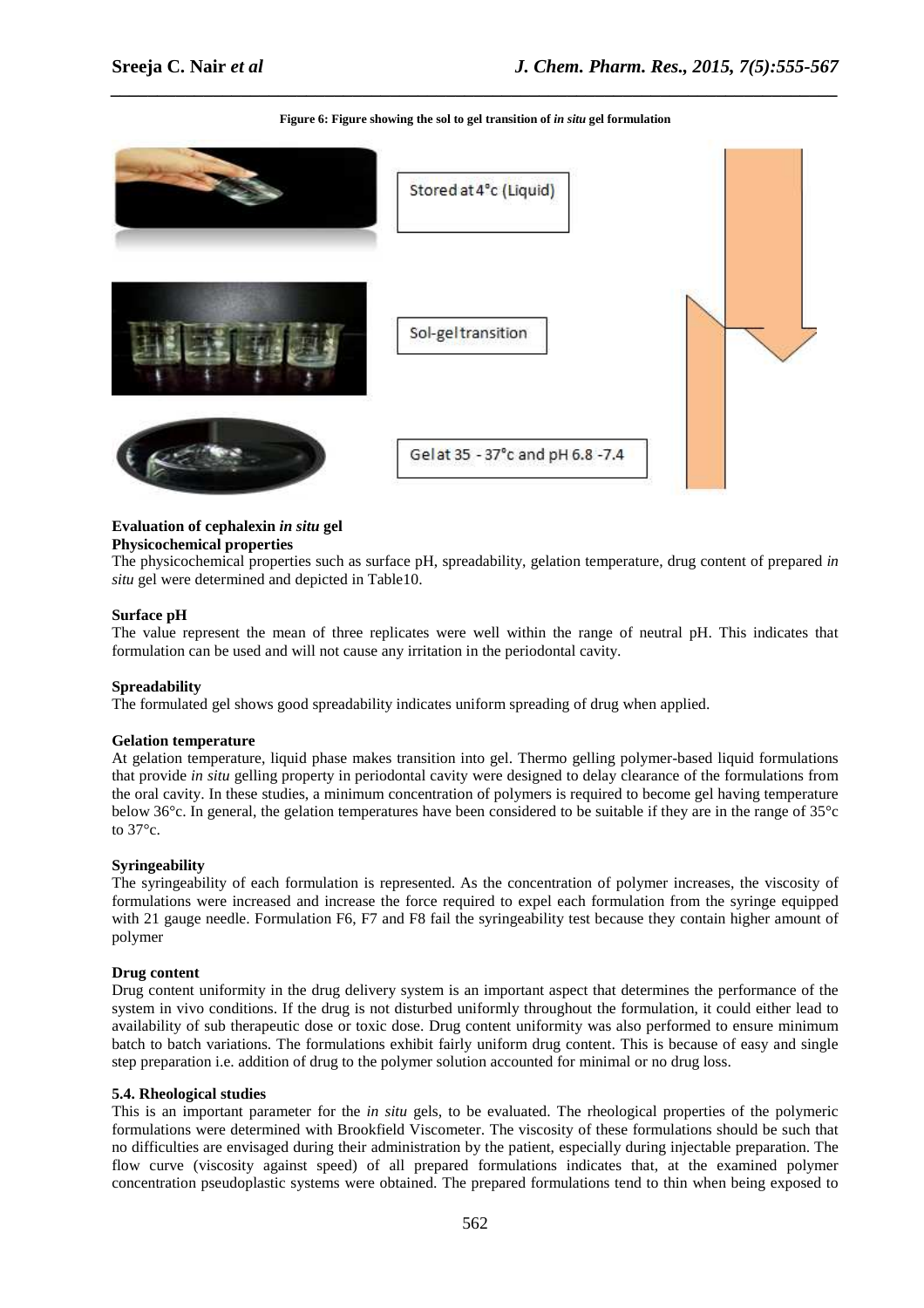shearing force. Figure 7 compares the shear dependent viscosity of prepared formulations containing poloxamer 407 and carbapol 934.

*\_\_\_\_\_\_\_\_\_\_\_\_\_\_\_\_\_\_\_\_\_\_\_\_\_\_\_\_\_\_\_\_\_\_\_\_\_\_\_\_\_\_\_\_\_\_\_\_\_\_\_\_\_\_\_\_\_\_\_\_\_\_\_\_\_\_\_\_\_\_\_\_\_\_\_\_\_\_*

| Formulation<br>code | Surface pH       | Spreadability<br>$(g \text{ cm/sec})$ | Gelation temperature<br>$(^\circ c)$ | Syringeability | Drug content $(\%)$ |
|---------------------|------------------|---------------------------------------|--------------------------------------|----------------|---------------------|
| F1                  | $6.81 \pm 0.37$  | $15.24 \pm 0.72$                      | $34.33 + 1.52$                       | Pass           | $89.24 \pm 2.25$    |
| F2                  | $7.13 \pm 0.14$  | $21.38 \pm 1.19$                      | $35.67 \pm 1.53$                     | Pass           | $95.32 \pm 1.16$    |
| F3                  | $7.28 \pm 0.157$ | $25.15 + 1.24$                        | $36.24 + 1.73$                       | Pass           | $98.416 \pm 0.29$   |
| F4                  | $6.84 \pm 0.091$ | $29.76 \pm 1.36$                      | $35.6 \pm 2.08$                      | Pass           | $92.44 \pm 1.18$    |
| F5                  | $6.24 + 0.12$    | $34.33 \pm 1.42$                      | $35.00 \pm 1.08$                     | Fail           | $90.65 \pm 0.84$    |
| F6                  | $5.89 \pm 0.24$  | $42.71 \pm 1.57$                      | $34.5 \pm 0.92$                      | Fail           | $87.21 \pm 1.12$    |
| F7                  | $5.15 \pm 0.38$  | $56.19 \pm 1.66$                      | $34.12 \pm 0.72$                     | Fail           | $86.87 \pm 1.11$    |

**Table 10: Summary of evaluated parameters for F1 to F7** *in situ* **gel** 

*(Presented values; mean ± SD, n = 3)* 

#### **Figure 7: Rheological properties of prepared formulations**



*(Each values; mean ± SD, n = 3)*

**Figure 8:** *In vitro* **drug release profile of F1 to F7 formulations** 



*<sup>(</sup>Each values; mean*  $\pm SD$ *, n* = 3*)*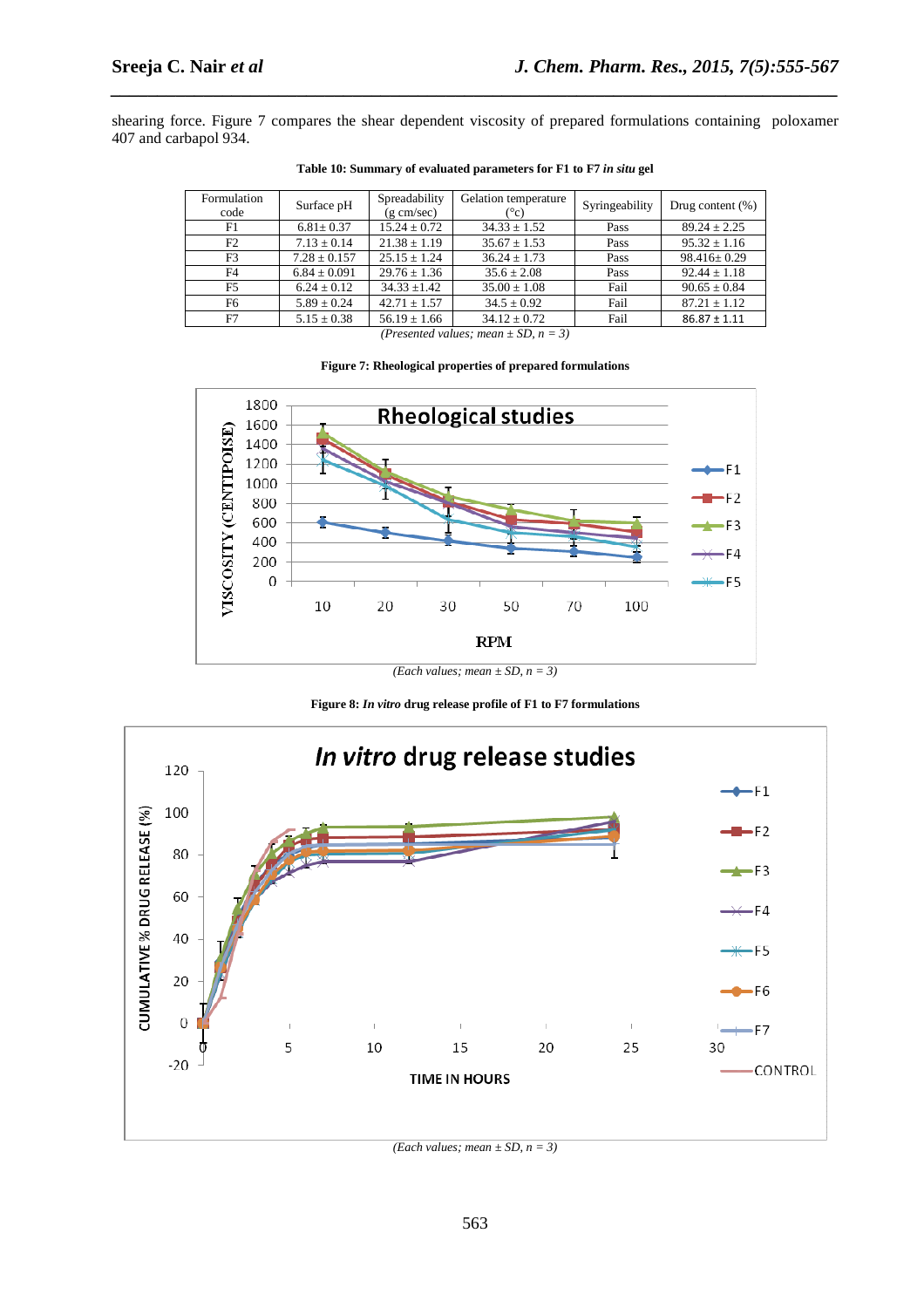## **5.5.** *In vitro* **drug release studies**

The release profile of a drug predicts how a delivery system might function and gives valuable insight into its *in vivo* behaviour. The release time profile of cephalexin from different concentration of poloxamer 407 and carbopol 934 are shown in Figure 8.The release rate was found to be increased with increasing polymer concentration upto a certain concentration of carbapol, then graduallydecreases . The pH of the gingival fluid lies between 6.8-7.4, phosphate buffer pH 7.2 was used as simulated gingival fluid for the dissolution studies. The *in vitro* drug release studies showed slow and controlled drug release for 24 hours. Since the formulation remains immobile in the periodontal pocket, a static dissolution model was adopted in this work. The release profile exhibited rapid initial release of the drug at the beginning (due to initial burst effect) because of elution of the drugs from the outer surface and cut edges of the matrix, which is beneficial to kill majority of periodontal pathogens. Once the burst effect was completed, slow and sustained release was seen up to 24 hours. The percentage cumulative drug release was greater in F3 formulations than other formulation and was comparable with positive control.

*\_\_\_\_\_\_\_\_\_\_\_\_\_\_\_\_\_\_\_\_\_\_\_\_\_\_\_\_\_\_\_\_\_\_\_\_\_\_\_\_\_\_\_\_\_\_\_\_\_\_\_\_\_\_\_\_\_\_\_\_\_\_\_\_\_\_\_\_\_\_\_\_\_\_\_\_\_\_*

| Plate no: with microbial strain | <b>Formulation</b>                             | Concentration (mg) | Zone of inhibition (mm) |
|---------------------------------|------------------------------------------------|--------------------|-------------------------|
|                                 |                                                | 0.1                | 20                      |
|                                 | a) Optimized in $situ$ (F3) formulation        | 0.15               | 30                      |
| Plate 1                         |                                                | 0.2                | 45                      |
| Staphylococcus aureus           | b) Pure drug in $pH 7.2$ (+ve control)         | 0.15               | 20                      |
|                                 | c) Control                                     | 0.2                | $\Omega$                |
|                                 |                                                | 0.2                | 23                      |
|                                 | a) Optimized <i>in situ</i> $(F3)$ formulation | 0.4                | 35                      |
| Plate 2<br>Escherichia coli     |                                                | 0.6                | 40                      |
|                                 | b) Pure drug in $pH 7.2$ (+ve control          | 0.4                | 31                      |
|                                 | c) Control                                     | 0.6                | $\Omega$                |
|                                 |                                                | 0.25               | 15                      |
| Plate 3                         | a) Optimized <i>in situ</i> $(F3)$ formulation | 0.5                | 18                      |
| Porphyromonas gingivalis        |                                                | 0.75               | 21                      |
|                                 | b) Pure drug in $pH 7.2$ (+ve control)         | $0.5^{\circ}$      | 17                      |
|                                 | c) Control                                     | 0.75               | $\Omega$                |

**Table 11: Showing the antibacterial activity of optimized formulation of** *Stapylococcus aureus, Escherichia coli and Porphyromonas gingivalis* 

*(Each values: mean*  $\pm$  *SD, n* = 3)

#### **Figure 9: Photograph of** *in vitro* **antibacterial studies using** *Staphylococcus aureus*



## **5.6.** *In vitro* **Antibacterial studies**

#### **5.6.1. Determination of microbial growth inhibitory properties by Zone of inhibition.**

The *in vitro* antibacterial activity of optimized *in situ* gel (F3) formulation against gram positive *Staphylococcus aureus*, gram negative *Escherichia coli* and anaerobic *Porphyromonas gingivalis* was compared with pure drug cephalexin in pH 7.2 buffer (positive control) and blank *in situ* gel formulation without drug (control) The antibacterial activity was carried out at four different concentrations (10 µl, 20 µl and 50 µl). The antibacterial activity of optimized formulation was tabulated in the Table 11. The photographs were shown in Figure 9 to 11. For Staphylococcus aureus, the minimum inhibitory concentration was found to be 0.1mg/ml. For E.coli the minimum inhibitory concentration was found to be 0.2 mg/ml and for Porphyromonas gingivalis the MIC value obtained at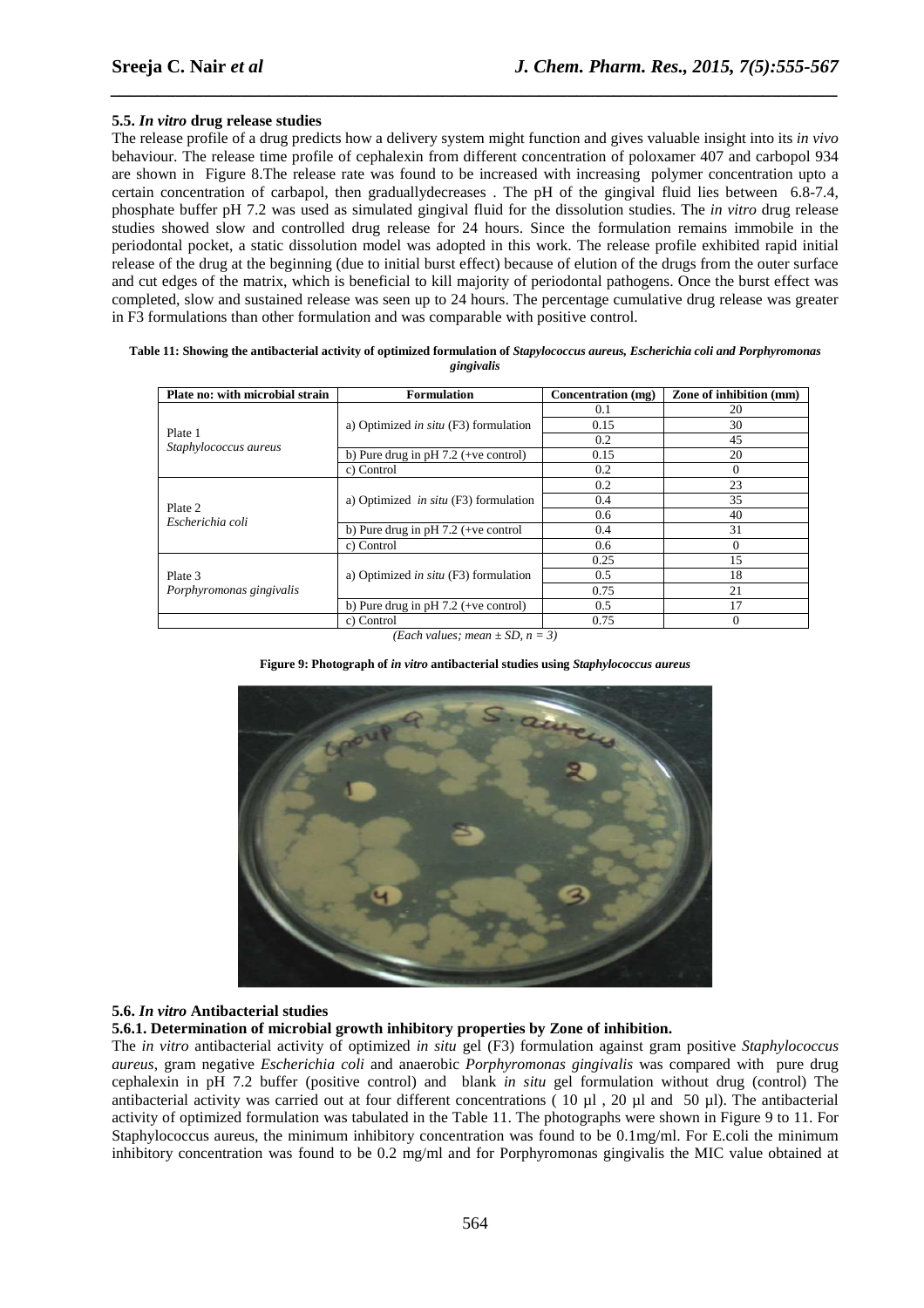0.25mg/ml. The optimized *in situ* gel (F3) confirmed good anti bacterial activity against *Stapylococcus aureus, Escherichia coli* and *Porphyromonas gingivalis.* 

*\_\_\_\_\_\_\_\_\_\_\_\_\_\_\_\_\_\_\_\_\_\_\_\_\_\_\_\_\_\_\_\_\_\_\_\_\_\_\_\_\_\_\_\_\_\_\_\_\_\_\_\_\_\_\_\_\_\_\_\_\_\_\_\_\_\_\_\_\_\_\_\_\_\_\_\_\_\_*



**Figure 10: Photograph of** *in vitro* **antibacterial studies using** *Escherichia coli* 

**Figure 11: Photograph of** *in vitro* **antibacterial studies using** *Porphyromonas gingivalis*



#### **5.7. Stability studies**

The stability studies of the optimized *in situ* gel formulation (F3) at refrigerator temperature (4  $\pm$  2°c), room temperatures (30  $\pm$  2°c) were carried out for 45 days and drug content was estimated at an interval of one week. The physical appearance showed that it does not show any changes when compared to the freshly prepared formulations at refrigerator and room temperature. The drug content were evaluated on  $7<sup>th</sup>$ ,  $15<sup>th</sup>$ ,  $30<sup>th</sup>$ ,  $45<sup>th</sup>$  day is represented in the Table 12 and showed that there are no significant changes in the drug content during the storage for 45 days in refrigerator conditions. From the stability studies (Figure 12) it was confirmed that the optimized *in situ* gel formulations of cephalexin remained stable at room temperature (30  $\pm$  2°c) and at refrigerator temperature (4  $\pm$  2°c).

**Table 12: Stability study of Optimized** *In situ* **gel (F3)** 

| Drug content $(\% )$ |       |                                             |                        |                      |
|----------------------|-------|---------------------------------------------|------------------------|----------------------|
| Freshly prepared     |       | $15^{\text{th}}$ Day                        | $30th$ Dav             | $45^{\text{th}}$ Dav |
| 99.62                | 99.50 | 99.28                                       | 99.00                  | 98.50                |
| 99.48                | 99.34 | 99.00                                       | 98.56                  | 97.34                |
|                      |       | $\sqrt{D}$ $\sqrt{I}$ $\sqrt{D}$ $\sqrt{D}$ | $\tau^{\text{th}}$ Day |                      |

*<sup>(</sup>Presented values; mean*  $\pm SD$ *, n* = 3)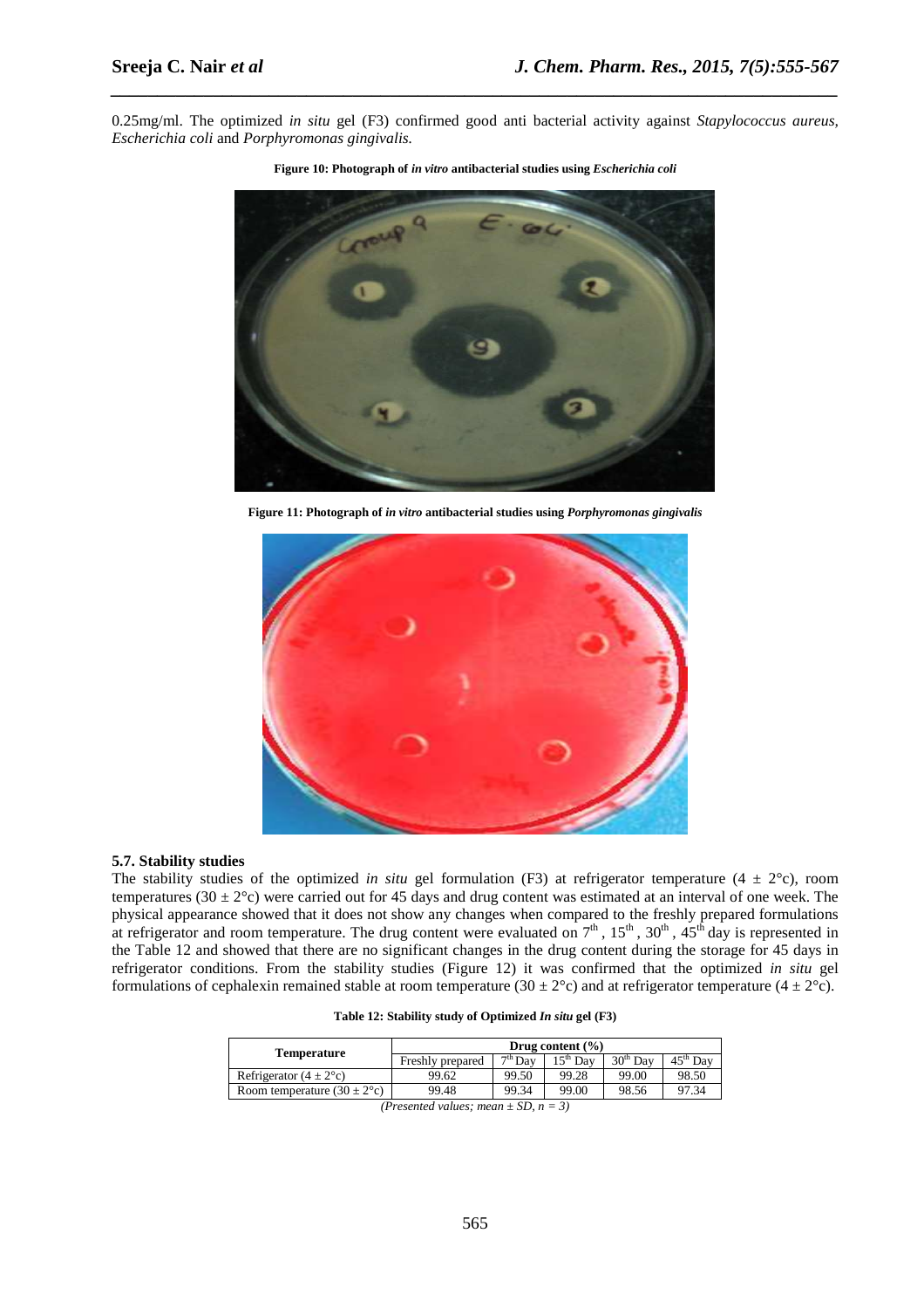*\_\_\_\_\_\_\_\_\_\_\_\_\_\_\_\_\_\_\_\_\_\_\_\_\_\_\_\_\_\_\_\_\_\_\_\_\_\_\_\_\_\_\_\_\_\_\_\_\_\_\_\_\_\_\_\_\_\_\_\_\_\_\_\_\_\_\_\_\_\_\_\_\_\_\_\_\_\_* **Figure 12 : Stability study of optimized** *in situ* **gel (F3)** 



*(Each values; mean*  $\pm SD$ ,  $n = 3$ )

#### **CONCLUSION**

Periodontitis is a chronic inflammatory condition of the periodontal tissues, which leads to apical migration of the junctional epithelium along the root surface and progressive destruction of the periodontal ligament and the alveolar bone. Eradicating microbes from the periodontal pocket is a crucial task in treating periodontitis. Hence local delivery of an anti-infective agent to infection sites with effective levels for a sufficient time while concurrently evoking minimal or no side effects is highly essential. Novel therapeutic agents are being explored in the arena of local drug delivery system to ensure maximum benefit. In this study, in *situ* periodontal gel of cephalexin was successfully formulated using poloxamer 407 (thermoreversible) and Carbopol 934 (pH sensitive) approaches. The developed formulations showed satisfactory results for pH, viscosity, drug content, in-vitro gelling capacity, rheology and other studies. From the present study it can be concluded that the developed formulation is having enough bioadhesive property, will remain in to the periodontal cavity for sufficient time and can release the drug at controlled rate for prolonged duration. Its syringeability allows easy insertion of gel formulation in to periodontal pocket. The results also indicated that these local drug delivery devices for the treatment of periodontal diseases showed significant advantages and effective/ prolonged local levels of an anti-microbial could be achieved without much systemic load with comparatively less frequency of administration. In conclusion, cephalexin loaded local site-specific *insitu* gel formulations directly into periodontal pocket proves to be a viable and effective alternative to conventional periodontal therapy. Obviously, its clinical use in the fast-growing field is promising.

#### **REFERENCES**

- [1] Reddy RJ, Anjum M, Hussain MA. *Amer J Adv Deliv* **2013**; 1(3):300-312.
- [2] Rams T, Slots J. *Periodont* **2000** 1996; 10:139-159.
- [3] Greenstein G. *J Periodontol* **1993**; 64(1):1-15.
- [4] Goodson JM, Haffajee A, Socransky SS. *J Clin Periodontol* **1979**; 6(2):83-92.
- [5] Madhusudan RY, Vani G, Rameshachary BR. *Ind Drug* **1998**; 35(9):134-141.
- [6] Armitage GC. *Ann Periodontol* **1999**; 4:1–6.
- [7] Neha B, Laxmi G, Preeti K. *J Appl Pharm Res* **2014**; 9(2):1-17.
- [8] Prakash S, Dhavel P, Moinuddin S, Jayant C*. J Sci Innov Res* **2013**; 2(3):607-626.
- [9] Kevin G, Parth J, Malay S, Ramkishan A, Jaydeep P. *Int J Pharm Investig*. **2013**; 3(1):29-41.
- [10]Tomas I, Rubido S, Donos N. *Curr Res Tech Adv* **2011**; 1(1):530-541.
- [11]Swati R, Sandeep W, Swaroop L*. Curr Pharm Res* **2010**; 1(1):60-69.
- [12]Vikesh S, Vasudha M, Vineet B, Masareddy RS, Manvi FV. *Der Pharm Lettre* **2010**; 2 (1):61-69
- [13]Sudipta G, Alekha KD.. *Inter J Pharma* **2004**; 276(2):83-92.
- [14]Kamal AH, Ashri LY, Alsarra IA. *AAPS Pharm Sci Tech* **2007**; 8(3):1-11.
- [15]Saima A, Saeid R, Kanchan K. *Sci Res* **2009**; 3(11):1175-1183.
- [16]Fariba G, Samira VF, Ebrahim VF. *Rew Iran Polym* J **2010**; 19(5):375-398.
- [17]Griffith RS. *Post grand Med J* **1993**; 59(5):16-27.
- [18]Ceulemans J, Ludwig A. *Eu J Pharm Biopharm* **2002**; 54:41-50.
- [19]Gourav R, Arushi G. *Am J Pharm Tech Res* **2012**; 2:25-53.
- [20]Obaidat AA, Hammad MM. *J Appl Polym Sci* **2010**; 116:333-336.
- [21]Kumar P, Awasthi R, Kumar PR, Kumar M, Kumar MP. *Der Pharm Lettre*. **2010**; 2:28–39.
- [22]Warve JR, Bakliwal SR, Rane BR, Pawar SP. *Int J App Bio Pharm Tech*. **2011**; 2(1):204-206.
- [23]Deepak VB, Avinash SP, Vineetha VK, Vilasrao JK*. Int J Pharm Pharma Sci* **2010**; 2(3):64-72.